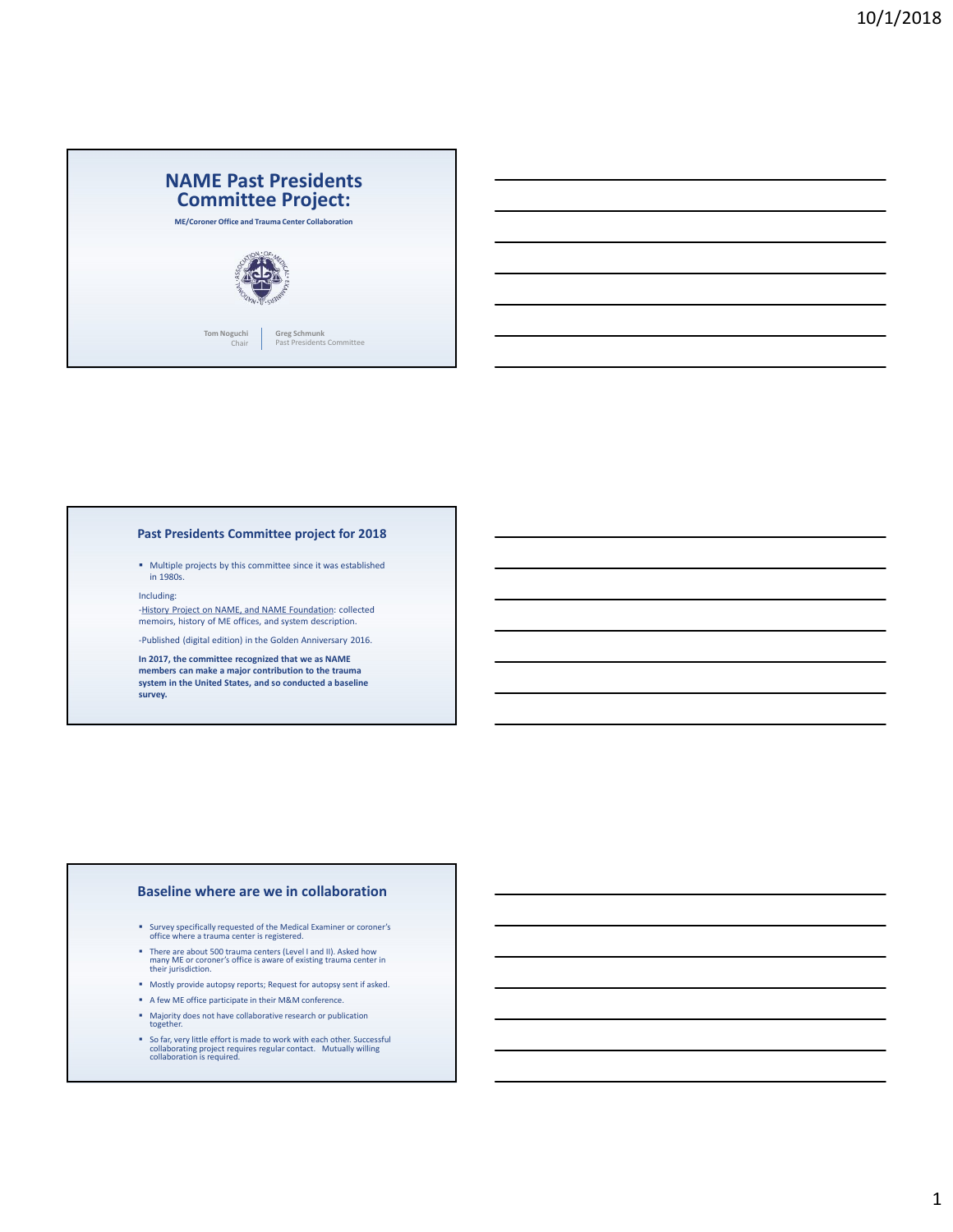# Survey's Objective:

Determine the current status of the collaboration between the Medical Examiner's office and Trauma Centers.

### Target audience:

- Survey specifically sent to Medical Examiner or Coroner's office where trauma center is registered.
	- -There are about 500 trauma centers (Level I and II).

### Survey Responses

- IDENTIFIED (& complete) 59 = 72%
- UNIDENTIFIED (incomplete) 23 = 28%



## 2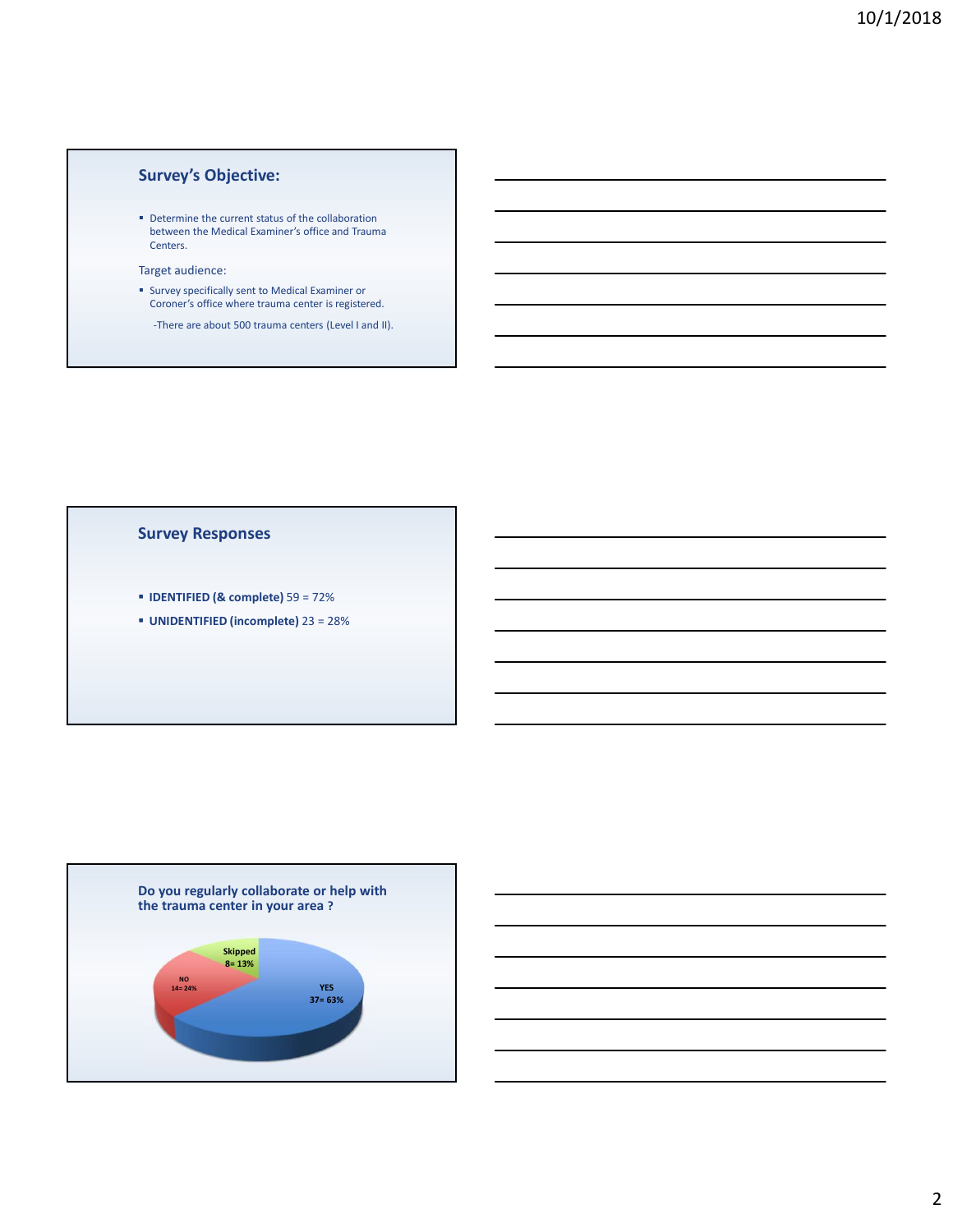









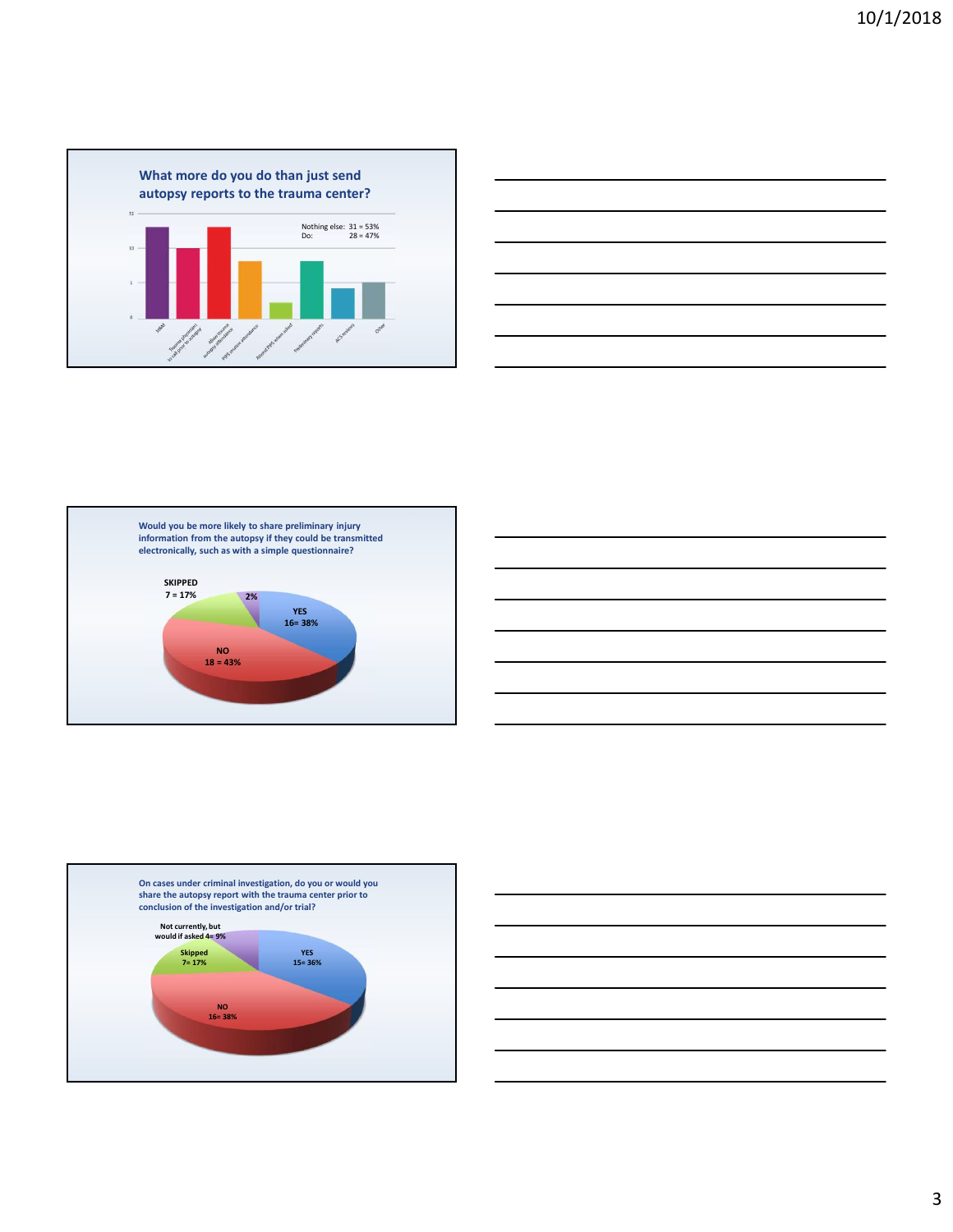